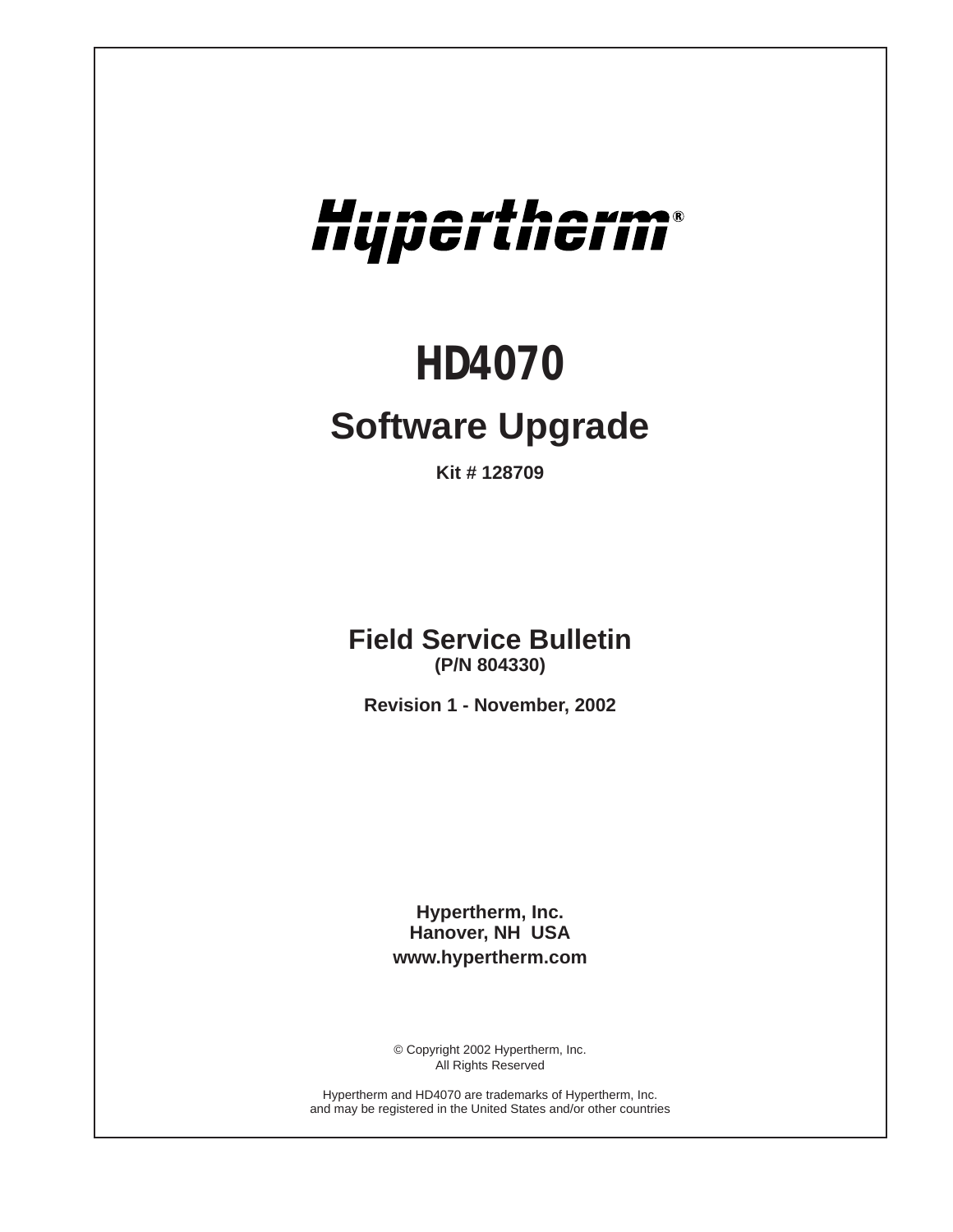

#### **Introduction**

#### **Purpose**

Describes necessary steps to update the system firmware, cutchart database or the display software.

#### **Tools And Materials Needed**

Phillips Head Screwdriver

#### **Kit Contents**

| <b>Part Number</b> | <b>Description</b>             |
|--------------------|--------------------------------|
| 081056             | Disk 1 of 2: System upgrade    |
| 081059             | Disk 2 of 2: System upgrade    |
| 081088             | Disk 1 of 1: Cutchart database |
| 081058             | Disk 1 of 1: Display upgrade   |

Call Hypertherm Technical Service with any questions or concerns – 1-800-643-9878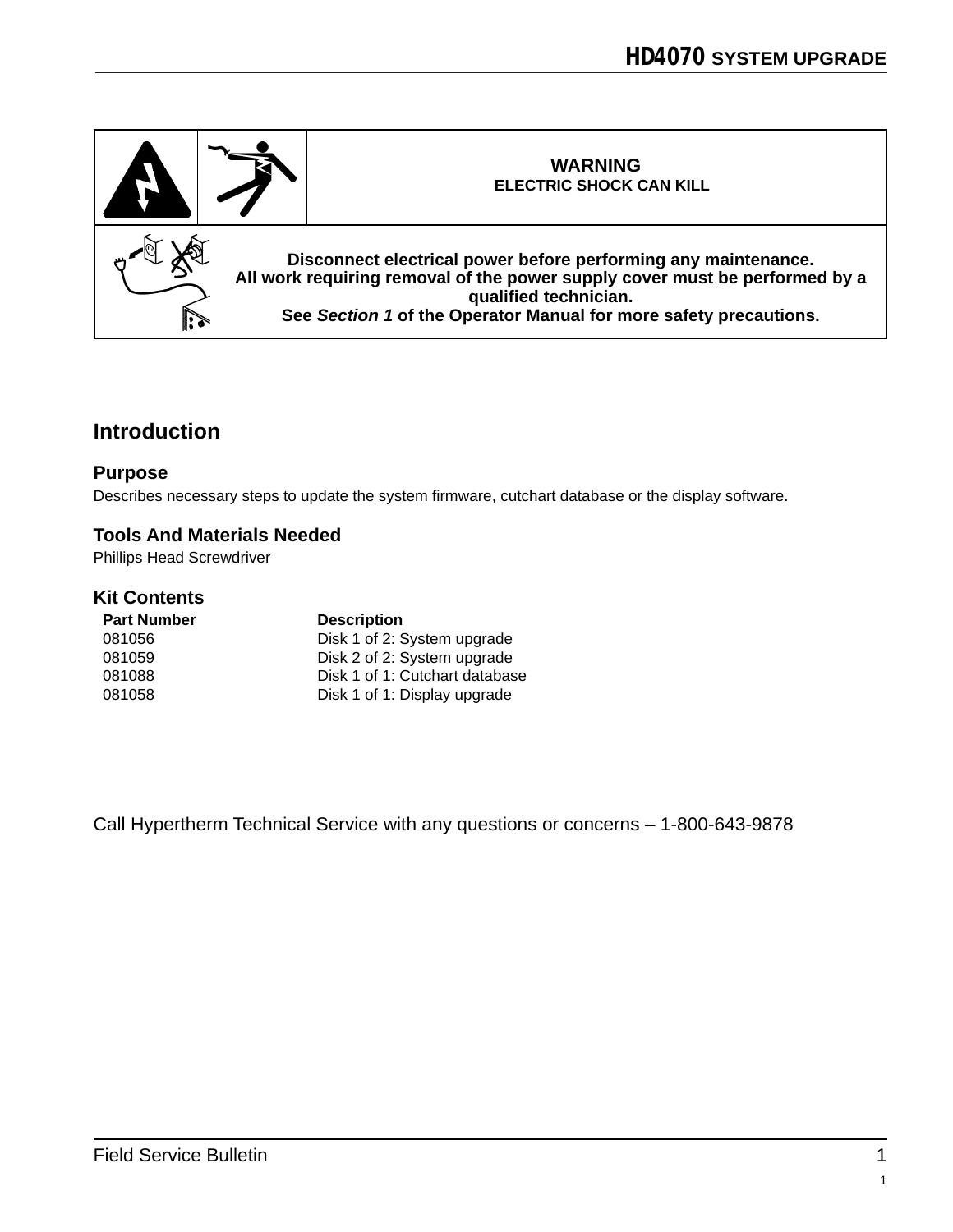#### **HD4070 System Upgrade**

- 1. Turn all power to the system OFF.
- 2. Remove top cover to Power Supply.
- 3. Insert Disk 1 (p/n 081056) into the HD4070's floppy drive, see figure below.



- 4. Turn the HD4070 power supply ON, with the interlocks (3) satisfied. The upgrade will start and the touch Screen display will instruct the user to insert disk 2.
- 5. Insert Disk 2 (p/n 081059) and press ENTER on the display. When display indicates the upgrade is complete, turn the HD4070 power supply OFF, remove the disk, replace cover and turn the power ON.